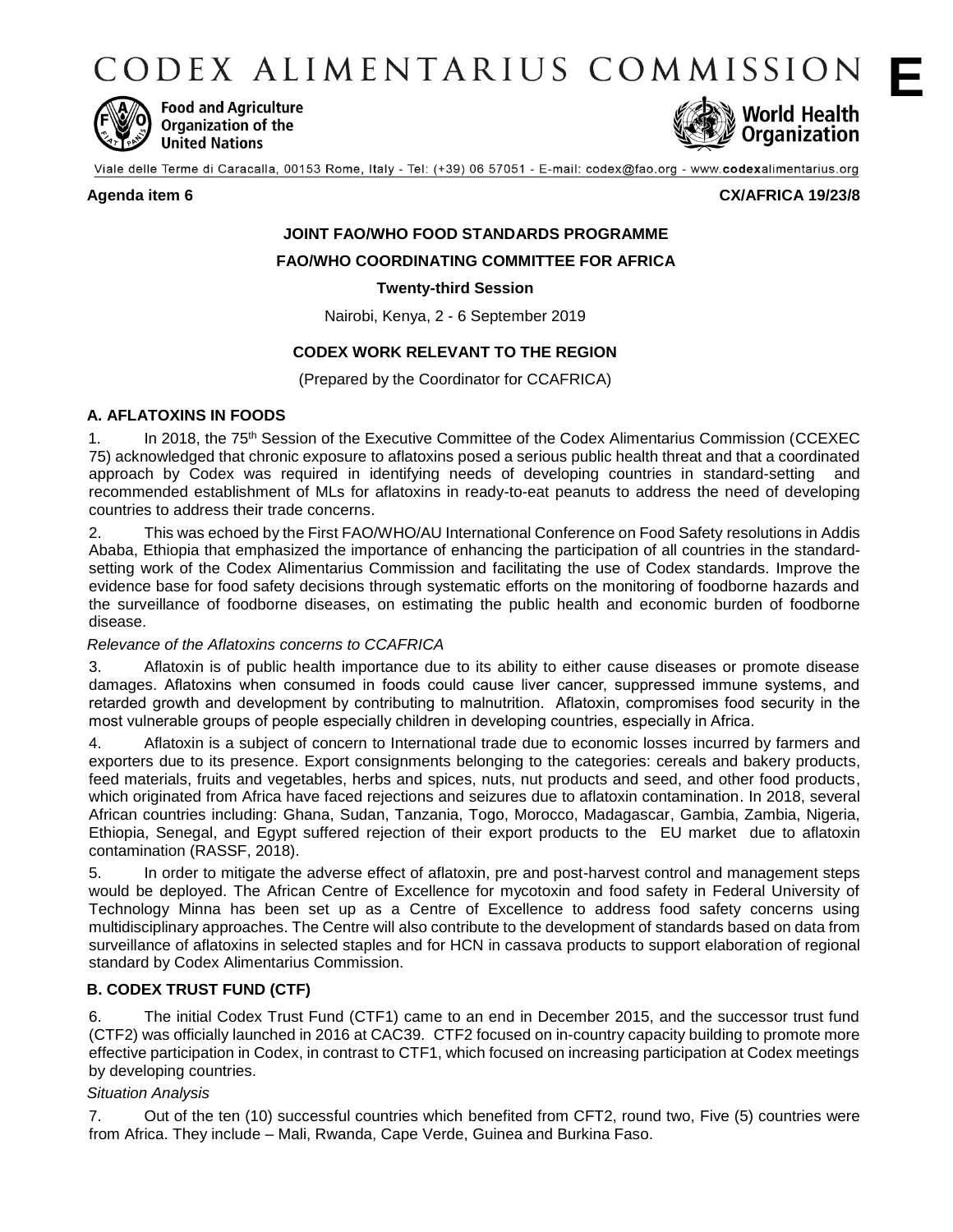8. CAC41 launched round 3 of CTF2, and this round benefitted five (5) individual CCAFRICA Members (Cote d'Ivoire, Benin, Gambia, Malawi & Nigeria) and one group application (Kenya, Tanzania, Uganda, Burundi and South Sudan). In overall CCAfrica region has benefitted more than any other region and this was attributed to quality applications.

#### *Conclusion*

9. There is need to widen the scope of CTF to include an element of a very limited time bound assistance in participation in Codex meetings as CCAFRICA member states explore alternate sources of funding including factoring Codex work in their budgets.

# **C. OTHER TOPICS ON CODEX STANDARDS AND RELATED TEXTS.**

*Prevention and Control of Antimicrobial Resistance (AMR)*

10. AMR is still an issue in the region and current efforts to address this global threat need to be stepped up. The regional member states have played an active role in the current work by the *ad hoc* intergovernmental task force on antimicrobial resistance (TFAMR). This is through the respective EWG on *Draft Revision of the Code of Practice to Minimize and Contain Foodborne Antimicrobial Resistance (CXC 61-2005); and Guidelines on integrated monitoring and surveillance of foodborne antimicrobial resistance*. Adoption of the COP and guidelines will help African countries address public health and trade concerns.

*Amendments to the Code of Practice for Fish and Fishery Products* (CXC 52- 2003) *to align with the Guidance for Histamine Control* 

11. The adoption of Code of Practice for Fish and Fishery Products to align it with the Guidance for Histamine Control is of importance to CCAFRICA as they facilitate regional and global trade through harmonization of development of food standards.

| <b>Committee</b> | <b>Examples of topics of Special Interest (list not exhaustive)</b>                                                                                                                              |  |  |  |
|------------------|--------------------------------------------------------------------------------------------------------------------------------------------------------------------------------------------------|--|--|--|
|                  | Proposed draft guidance for the labelling of non-retail containers                                                                                                                               |  |  |  |
| <b>CCFL</b>      | Proposed draft guidelines on front of pack nutrition labelling                                                                                                                                   |  |  |  |
|                  | Proposed draft guidelines Internet sales of foods and e-commerce                                                                                                                                 |  |  |  |
| <b>CCNFSDU</b>   | Proposed draft guidelines for ready-to-use therapeutic foods                                                                                                                                     |  |  |  |
|                  | Proposed draft definition for biofortification                                                                                                                                                   |  |  |  |
| <b>CCCF</b>      | Establishment of ML for HCN in cassava and cassava-based products and<br>occurrence of mycotoxins in these products                                                                              |  |  |  |
|                  | Aflatoxins in cereals (establishment of MLs for total aflatoxins in wheat, maize,<br>sorghum and rice (specifying the categories)                                                                |  |  |  |
|                  | Development of a Code of practice for the prevention and reduction of cadmium<br>contamination in cocoa                                                                                          |  |  |  |
| <b>CCPR</b>      | Various topics on Maximum levels (MLs) for Pesticide Residues in particular the<br>registered pesticides in Africa that are unsupported by the original manufacturers<br>identified in Table 2A. |  |  |  |
|                  | Proposed draft standard for dried roots, rhizomes and bulbs - dried or<br>dehydrated ginger                                                                                                      |  |  |  |
| <b>CCSCH</b>     | Proposed draft standard for dried chili pepper and paprika                                                                                                                                       |  |  |  |
|                  | Proposed draft standard for dried floral parts - dried cloves                                                                                                                                    |  |  |  |
| <b>CCFFV</b>     | Proposed Draft Standard for Yam                                                                                                                                                                  |  |  |  |
|                  | Proposed Draft Standard for Onions and Shallots                                                                                                                                                  |  |  |  |
| <b>CCFO</b>      | Revision of the Standard for Named Vegetable Oils (CODEX STAN 210-1999):<br>Essential composition of sunflower seed oils - drafting of the physical and<br>chemical parameters                   |  |  |  |

| 12. | Other topics of special interest to the region are as indicated below |  |
|-----|-----------------------------------------------------------------------|--|
|     |                                                                       |  |